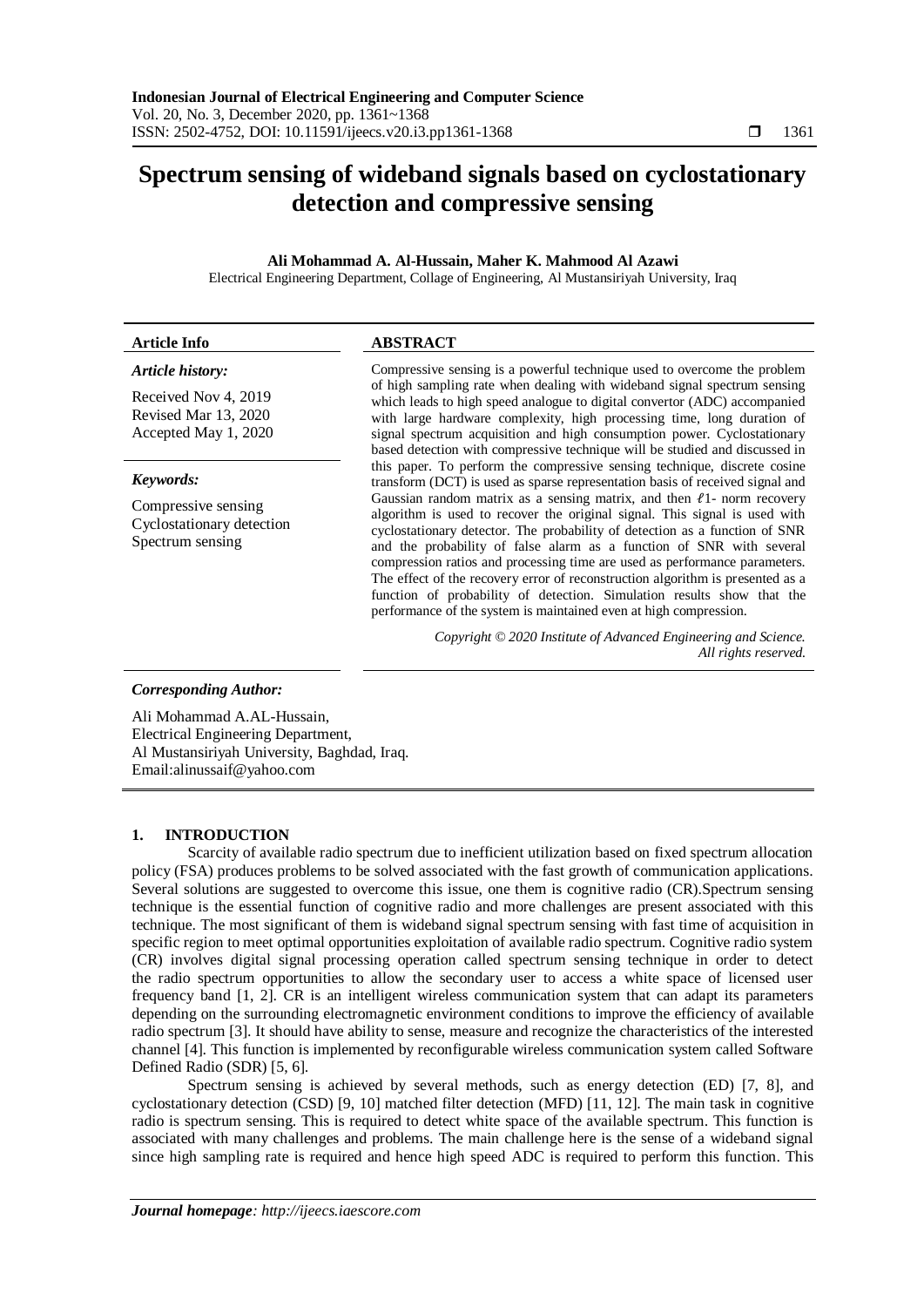process is difficult in implementation, has high processing time and required high power. To overcome this problem, compressive sensing techniques (CS) is a promising technique. The concept of compressive sensing is firstly viewed by Candes, Tao [13], Romberg and Donoho [14]. It states that any sparse signal with any sparse basis or compressible signal can be recovered by using non-adaptive measurement of small number elements vector called Measurement vector [15]. Compressive sensing consists of three steps, these are: acquisition of compressed measurements, recovery of the original signal with Nyquist rate sampling and finally, choosing spectrum sensing technique using the reconstructed signal from the previous steps. Since compressive sensing performs spectrum sensing of wideband signal by using smaller number of measurements say (M) from the wideband signal instead of whole signal say (N) elements, where N $\gg$ M, by using suitable signal recovery algorithm [16].  $\ell$ 1- norm algorithm is used to recover the original signal. This algorithm is slow in processing but it has high reconstruction accuracy among the other algorithms. The remaining sections of this paper are organized as follows: section (2) gives the principle and featurs of CSD, section (3) introduces the mathematical analysis of CSD, section (4) explains the system model, numerical results and conclusion are explained in section (5) and (6) respectively.

# **2. CYCLOSTATIONARY BASED DETECTION**

Cyclostationary based detection principle exploits statistical periodicity feature of the received signal where this feature is inherent feature of communication signals. The structure of this signal consists of carrier frequency synchronization words, OFDM cyclic prefixes, SS code, sampling rate, etc. Cyclic mean of the received signal or cyclic autocorrelation received signal is used to perform cyclostationary detection as first order or second order cyclostationary respectively [17]. Since the cyclic feature is not found in wide sense noise, hence it is used to detect the presence of primary user signal. This method is robust against noise uncertainty in addition to other good properties like no need to pre-information about primary user signal (incoherent), excellent recognition of several types of signals (BFSK, MFSK, QFSK, OFDM, CDMA) [10], but the main drawback of this technique is long process time and high complexity [18].

# **3. MATHEMATICAL ANALYSIS OF CYCLOSTATIONARY**

The periodicity of the signal  $x(t)$  can be expressed as first order periodicity related to periodic mean of the signal E[x(t)], or by both periodic mean and periodic autocorrelation of the signal  $R_x(t, \tau)$  as a second order periodicity. Both mean and autocorrelation of the signal are periodic function with specific time say  $T_0$ , since the periodicity conditions are [17]:

$$
E[x(t+T_0)] = E[x(t)] \tag{1}
$$

$$
R_{\mathbf{x}}(\mathbf{T}+\mathbf{t}_0,\tau) = R_{\mathbf{x}}(\mathbf{t},\tau) \tag{2}
$$

where

$$
R_x = E[x(t+\tau)x(t)] \tag{3}
$$

Using Fourier series coefficients, this shows that the cyclic autocorrelation function (CAF) can be expressed as the cyclic features of received signal [18]:

$$
R_{xx}^*(t+T/2, t-T/2) = \sum_{\alpha \in A} R_{xx}^*(\tau) e^{-j2\pi \alpha t}
$$
 (4)

where:

$$
R_{xx}^*(t+T/2, t-T/2) \tag{5}
$$

This is the conjugate autocorrelation function. Then:

$$
R_{xx}^{\alpha} = 1/T_0 \int_{-T/2}^{T/2} R_{xx} * (t + T/2, t - T/2) e^{-j2\pi\alpha t} dt
$$
 (6)

 $R_{xx}^{\alpha}$ : Cyclic autocorrelation function (CAF),  $\alpha$ : cyclic frequency.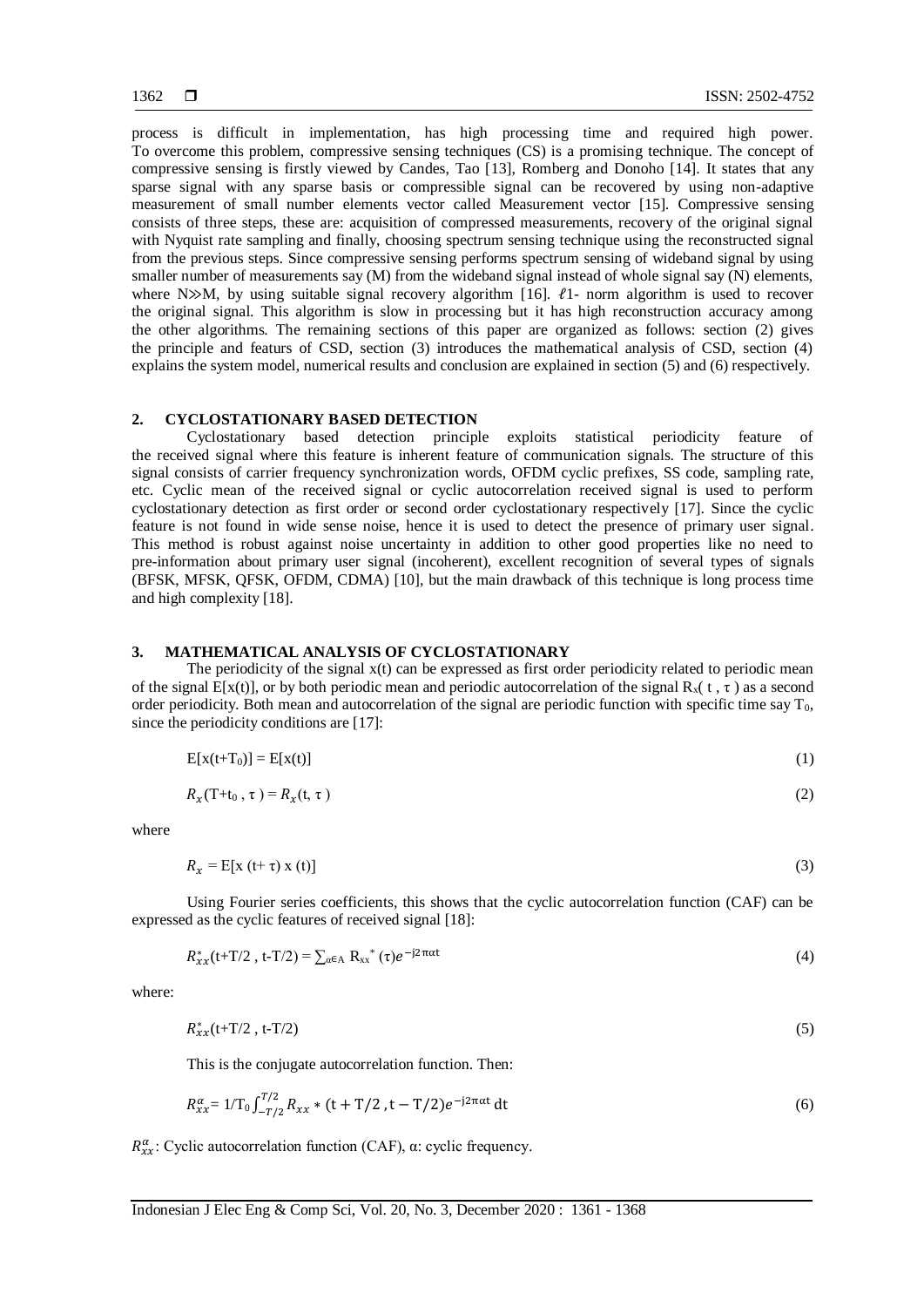#### 1363

#### **4. SYSTEM MODEL**

Hypothesis test problem can be used as a rule to detect the received signal  $x(t)$  vacant band or occupied band by the primary user signal, which is the reconstructed signal by  $l_1$ - norm algorithm as:

$$
x(t)|_{H_0}: stationary\, signal\, (PU\, signal\, is\, absent)
$$
\n
$$
\tag{7}
$$

$$
x(t)|_{H_1}: cyclostationary signal (PU signal is present)
$$
\n(8)

That means the procedure is to search the absence of cyclic magnitude of autocorrelation function (CAF) in the acquisition spectrum during a specific time period  $(nT_0)$ , where n is a real number. The decision is taken then depending on comparison results of CAF with pre-calculated threshold  $\lambda$ . Windowing approach is used to perform cyclostationary system [18], which can be described as follows:

- 1) Calculate the cyclic frequency  $(\alpha)$ , window and FFT size.
- 2) Do the Fourier transform for each window segment of the signal.
- 3) Spectral correlation function (CAF) is calculated for each frame.
- 4) Normalize each calculated CAF with mean.
- 5) Compare maximum of normalized CAF with a threshold.
- 6) 6-Absence or presence of primary user signal decision is taken depending on the result of step 5. As below:

If max of CAF  $\geq \lambda$  the primary user signal is present

If max of CAF  $\leq \lambda$  the primary user signal is absent

The cyclostationary detector is shown in Figure 1 [18].



Figure 1. Cyclostationary detector

Probability of false alarm P<sub>fa</sub> happens when the primary signal is absent in the available spectrum but the system fancies that it is present and therefore the system allocates band to the SU. It happened when only noise power is larger than the threshold of sensing. This case is not desired and should be minimized [19]. Probability of detectin  $P_d$  is detecting enough energy from the secondery user radio network when the primary user radio is actually request a spectrum sharing [20]. The probability of detection and the probability of false alarm can be expressed as [18].

$$
P_d = Q \left[ \sqrt{\frac{2\gamma}{\sigma^2}}, \frac{\lambda}{\sigma_B} \right] \tag{9}
$$

$$
P_{fa} = e^{-\left(\frac{(2N+1)\lambda^4}{2\sigma^4}\right)}\tag{10}
$$

where:

$$
\lambda = \sqrt{-\left(\left[2\sigma^4/(2N+1)\right] \ast \log(P_{fa})\right)}
$$
\n(11)

$$
\sigma_{\rm B} = \frac{(2\gamma + 1)\,\sigma^{\wedge}4}{(2N+1)}\tag{12}
$$

σ 2 : Variance of received signal, λ: Threshold N: Number of sample, γ: signal to noise ratio SNR

*Spectrum sensing of wideband signals based on cyclostationary detection... (Ali Mohammad A. Al-Hussain)*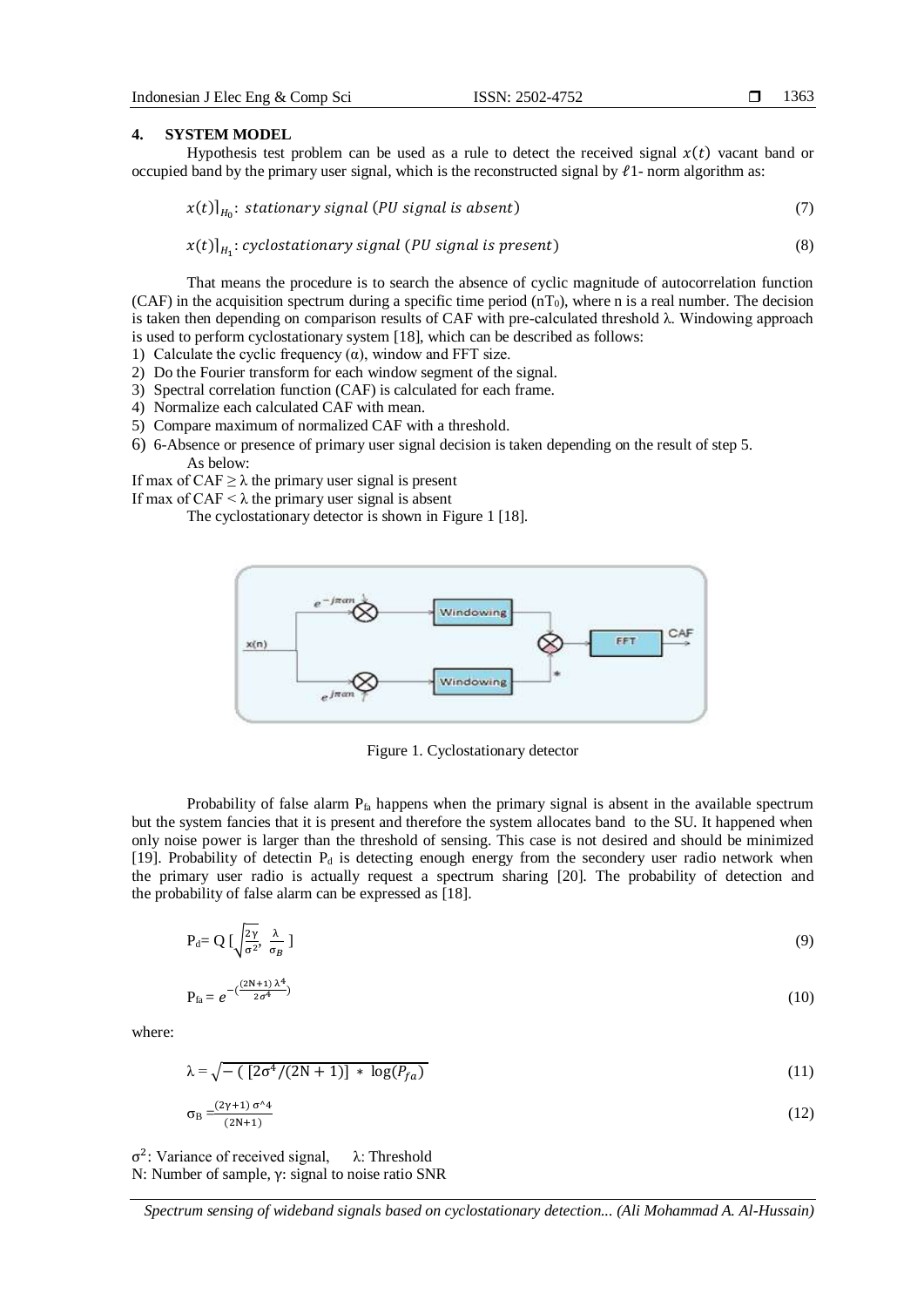To reduce the acquisition time of the received signal spectrum compressive sensing technique takes small number elements vector of measurements (y) with (M) elements from the wideband signal that has large elements (N), where  $N\gg M$ . Measurements vector has sampling rate less than Nyquist rate sampling (sub-Nyquist).This vector is expressed as:[21]

$$
y = \phi x \tag{13}
$$

where:  $y$  is measurement vector,  $\phi$ : is sensing matrix,  $x$ : Nyquist rate secondary user signal.

Sensing matrix must be designed under important conditions. The most important of them is; restricted isometry property (RIP) and incoherency between sensing matrix and spares representation basis matrix. These conditions are the key parameters to reconstruct the original signal from the measurements vector  $\gamma$  [22].

Recovery algorithm used to reconstruct the original signal is based on linear programing processing where the system is considered as underdetermined system [22]. This problem is converted into convex optimization and can be solved as linear programing problem:

 $\hat{x} = argmin||x||$  Subjected to  $y = \phi x$ 

Figure 2 shows the block diagram of the suggested system.



Figure 2. Cyciostationary based detection with compressive sensing

# **5. NUMERICAL RESULTS AND DISCUSSION**

Monte Carlo computer simulation is used to simulate the procedure of the system to calculate the probability of detection P<sub>d</sub>over AWGN channel with constant P<sub>fa</sub>=0.01. BFSK signal and low range of SNR is used. Cyclostationary compressive sensing detector is performed by reconstructing the original signal from y vector, Then dividing this signal to overlapped frames with overlap value  $= 3/4$ . Hamming window is used with length 256 samples to calculate the CAF by computer simulation with 6000 sample divided to 100 frames. The probability of detection is calculated as a function of SNR for several compression ratios M/N. Conventional cyclostationary based detection can be obtained by making compression ratio of compressive sensing  $(M/N=1)$  to give a results that are the same as no compressive sensing. Figure 3 shows the coventional cyclostationary detection performance by showing the probability of detection as a function of SNR. Both simulation and theoretical results are shown in order to compare with cyclostationary detector with compressive sensing. Using compressive sensing technique with cyclostationary detector with several compression ratios (M/N) to investigate the effect of compressive sensing process on cyclostationary performance.

Figure 4 shows the detection performance of cyclostationary with compressive sensing with (M/N= 0.15). It is clear that even if the compressive sensing with very low compression ratio (about M/N=0.15) the performance of the system is still accepted with very small degradation and close to the conventional performance case at the same range of SNR and Pfa.

Figure 5 shows the effect compression ratio M/N as function of the probability of detection and SNR for several values of M/N. The effect of M/N starts to affect the performance with range below M/N=0.15. This effect is decreased as M/N increases and still with minimum effect when M/N is close to (0.2).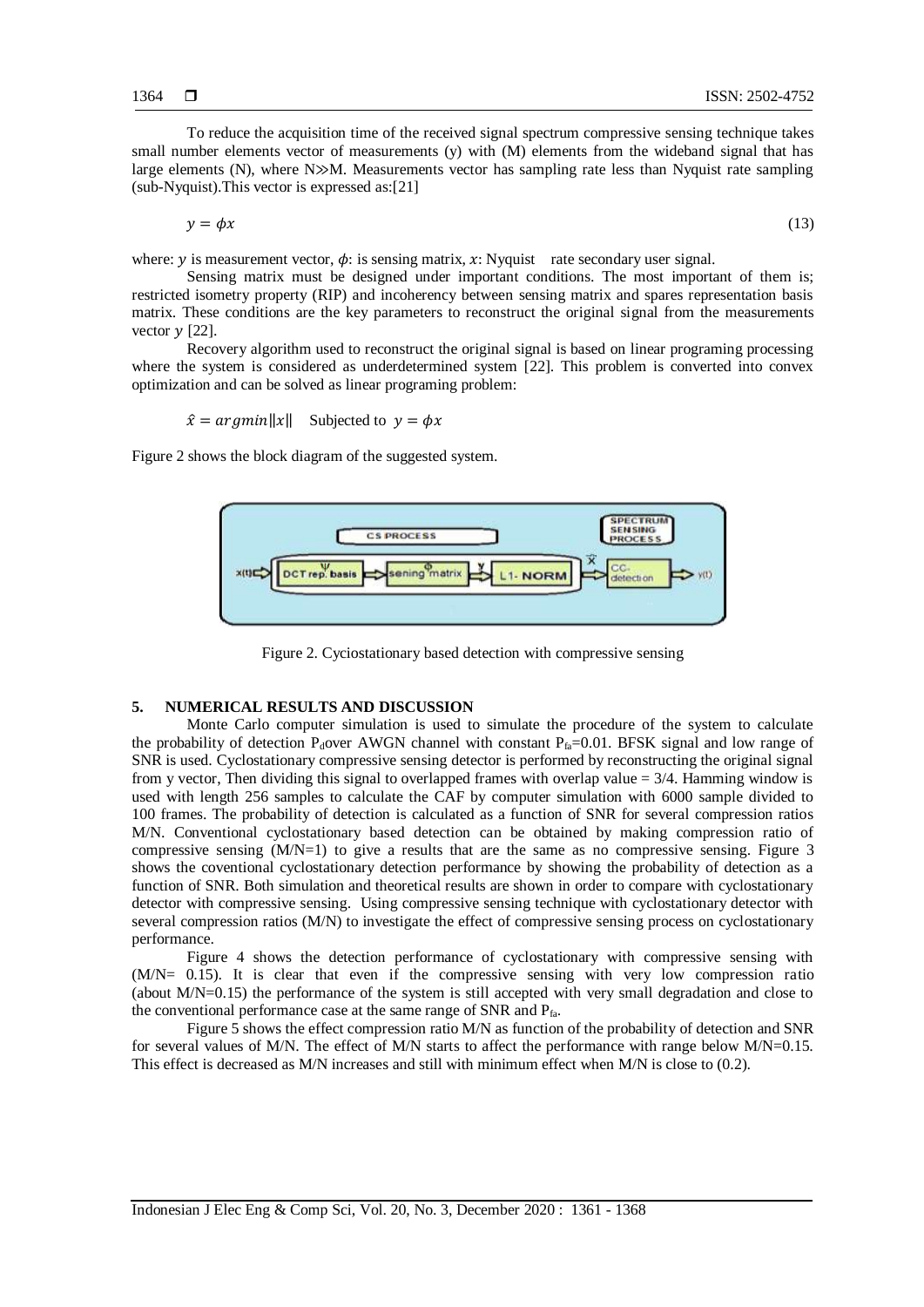

Figure 3. Coventional cyclostationary detection over AWGN channel



Figure 4. Cyclostationary detection with compressive sensing (M/N=0.15) over AWGN channel



Figure 5. Probability of detection versus SNR for several M/N

This indicates that even if the reconstruction error of the recovery algorithm of compressive sensing has large values when the reconstructed signal has relatively large distortion, the cyclostationary features of the signal is still distinguishable, and CAF can be calculated with high efficiency by the proposed detector. Table 1 shows that to get  $P_d$  close to 0.9 the required SNR is increased from (-5.4 dB) to (0.91 dB) when the compression ration M/N is decreased from (0.5) to (0.05). Also Table 2 shows the obtained probability of detection  $P_d$  versus M/N for a constant (SNR= -4dB). Again in this table  $P_d$  is increased with increasing M/N.

| Table 1. M/N VS SNR for $P_d = 0.9$ |      |         |  |  |  |  |  |
|-------------------------------------|------|---------|--|--|--|--|--|
| M/N                                 | 9.05 |         |  |  |  |  |  |
| SNR(dB)                             | 0.91 | $-2.49$ |  |  |  |  |  |

*Spectrum sensing of wideband signals based on cyclostationary detection... (Ali Mohammad A. Al-Hussain)*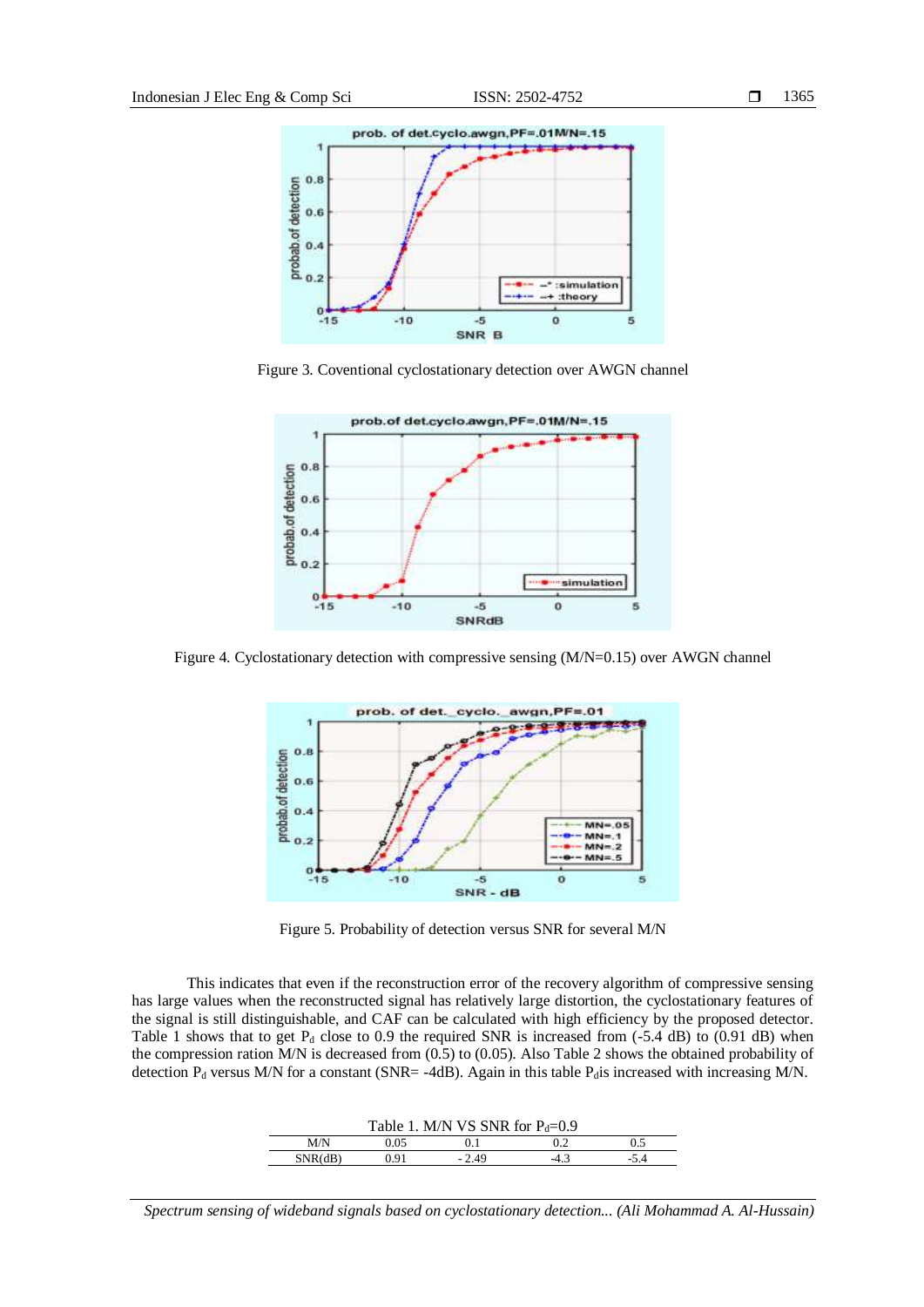| Table 2. M/N VS $P_d$ for SNR= -4dB |      |     |      |      |  |  |  |
|-------------------------------------|------|-----|------|------|--|--|--|
| M/N                                 | ).05 |     |      |      |  |  |  |
|                                     | ).48 | 79، | በ 91 | ን 94 |  |  |  |

Figure 6 shows the very small effect of compression process to  $P_{fa}$  of CSD technique, where every level of compression between M/N=1 to M/N=0.25 with  $P_d$  =0.9 needs to be increased at SNR level from -7.75 dB to -5.75dB to decrease  $P_{fa}$  from 1 to 0.



Figure 6. Probability of false alarm versus SNR for several M/N

Reconstruction error of the recovery algorithm can be explained by several ways like mean square error (MSE), reconstruction error Re or by checking the similarity between the original signal with the reconstructed signal using correlation coefficient factor  $C_{cs}$  [18]. Reconstruction error is the ratio between the norm of difference between the two signals (recovered signal & original signal) to the norm of the original signal as [23]:

$$
R_e = \frac{\|\hat{x} - x\|}{\|x\|} \tag{14}
$$

Figure 7 shows the reconstruction error effect versus M/N.



Figure 7. Reconstruction error of recovery signal by  $\ell$ 1-norm algorithm

Mean square error (MSE) is expressed as: [24]

$$
\text{MSE} = \frac{1}{N} \sum_{N} (x - \hat{x})^2 \tag{15}
$$

Indonesian J Elec Eng & Comp Sci, Vol. 20, No. 3, December 2020 : 1361 - 1368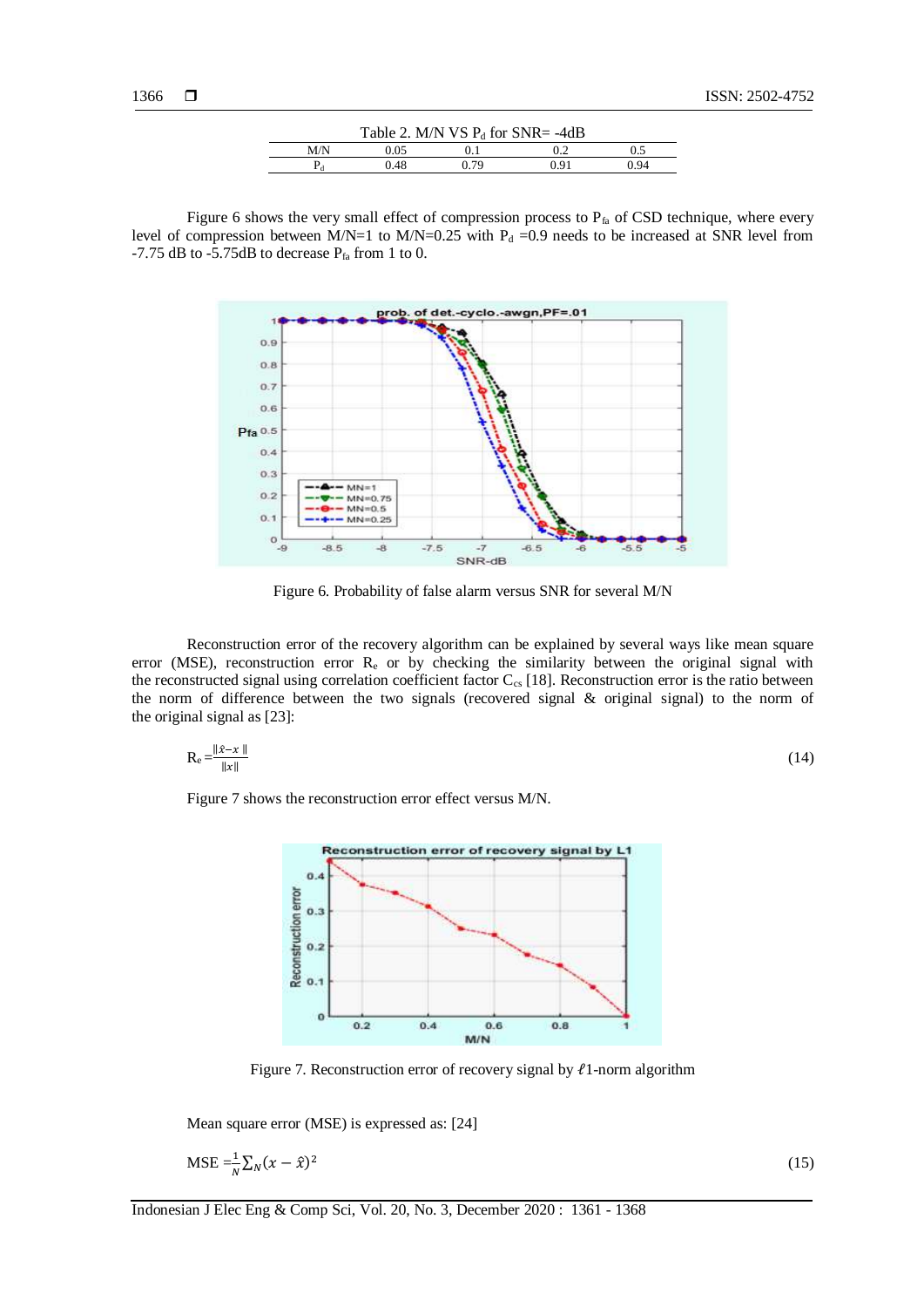Figure 8 shows the MSE effect versus M/N.



Figure 8. MSE versus compression ratio for recovery signal by  $\ell$ 1-norm algorithm

The processing time is related directly to the M/N, since M/N with very small values meet good detection performance so that the processing time is decreased with the same range of M/N to very small value related to the sensing time required to operate with the whole wideband signal. This is shown clearly in Figure 9.



Figure 9. Processing time versus compression ratio M/N

# **6. CONCLUSION**

This paper studied the spectrum sensing techniques with wideband signal. Cyclostationary detection with compressive sensing technique is discussed where the received signal is sampled at very low rate (0.15 of Nyquist rate) by using DCT basis and random Gaussian sensing matrix to obtain the measurement vector which has low sampling rate. From the simulation results, it is clear that cyclostationary detector has excellent performance when combined with compressive sensing to deal with wideband signal even if the compression ratio is very small. This is very important issue which leads to reduce the processing time largely to achieve quick signal acquisition then achieving, accurate and efficient usage of available spectrum. The sensing time is very important parameter that acts approximately at all aspects of spectrum sensing process and cognitive radio system functions**.**

## **ACKNOWLEDGEMENTS**

The authors wish to thank the staff of electrical engineering dept, college of engineering, Al-Mustansiriyah University for supporting this work.

*Spectrum sensing of wideband signals based on cyclostationary detection... (Ali Mohammad A. Al-Hussain)*